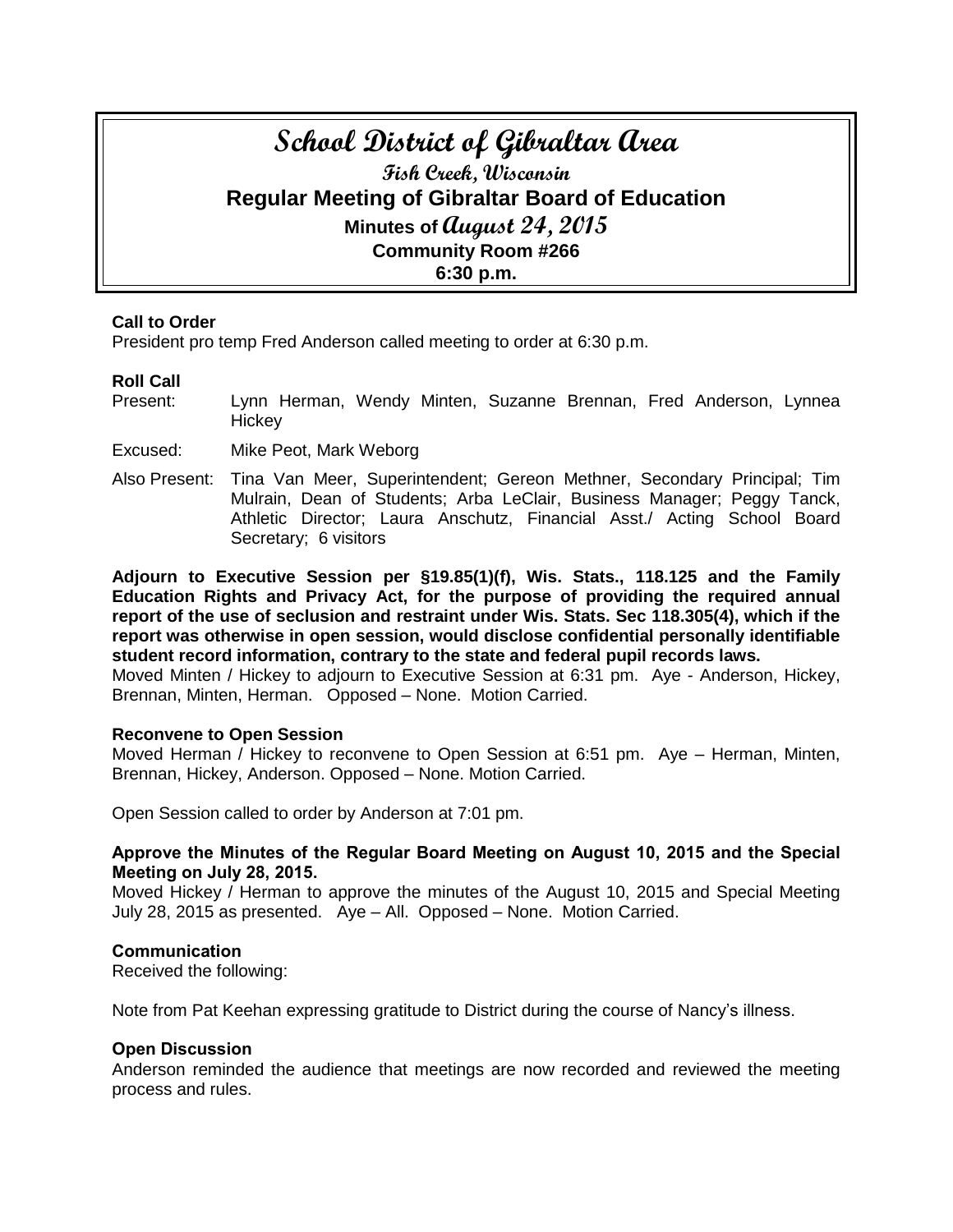# **Regular Meeting of Gibraltar Board of Education Minutes of August 24, 2015 Page 2**

Brennan – Asked that Coach bus criteria be reviewed with Coaches for clarification to avoid misunderstandings.

Hickey – Attended CESA Board of Control meeting – regarding WASB training for Board members, both Sevastopol & Algoma are interested in working with us. Regarding a suggestion Box, 2 of the 11 districts present have had them, but removed them on advice of legal counsel. One of them dropped it because suggestions became unproductive. Exit interviews were done by the Superintendent at all of them, but not usually for teachers leaving after just one year.

Mike Scoville – DC Trip update 102 students registered to go as of now, still need to contact new students.

#### **Hear Administrative Reports on Current School Events**

Reports were submitted electronically and hard copies were available for the audience.

Methner – Highlighted items from his written report. Secondary Open House is September 9<sup>th</sup>. **Young** – Nothing to add.

**Van Meer** – Highlighted items from her written report. Busy week getting ready for school next week.

#### **Approve Payment of Bills**

Moved Hickey / Brennan to approve the payment of bills totaling \$104,405.36 as presented in the board packet. Aye – All. Opposed – None. Motion Carried.

## **Approve Hiring of Boys Junior Varsity Basketball Coach**

Tanck reviewed the interview process and the committee is recommending Kent Sitte as the Junior Varsity basketball coach. Motion Brennan / Herman to approve hiring of Kent Sitte as the Junior Varsity Basketball coach. Aye – All. Opposed – None. Motion Carried.

#### **Approve 2015-2016 Contract for the District Administrative Assistant**

Van Meer reviewed the interview process and how the decision to transfer Evelyn Eckhardt to this position was reached. Moved Minten / Herman to approve the 2015-2016 contract for Evelyn Eckhardt as the District Administrative Assistant. Transition will be slow so that the Secondary Office is able to address student needs with the beginning of the school year. Aye – All. Opposed – None. Motion Carried.

#### **Approve Job Posting for Freshmen Boys Basketball Coach**

Due to the Increased participation in the boys' basketball program at the freshman level this year we will need to add a freshman team. Brennan / Hickey to approve posting for Freshmen Boys Basketball Coach. Aye- All. Opposed – None. Motion Carried.

## **Approve Job Posting for Secondary School Secretary**

Motion Hickey / Minten to approve posting for a Secondary School Secretary. Aye – All. Opposed – None. Motion Carried.